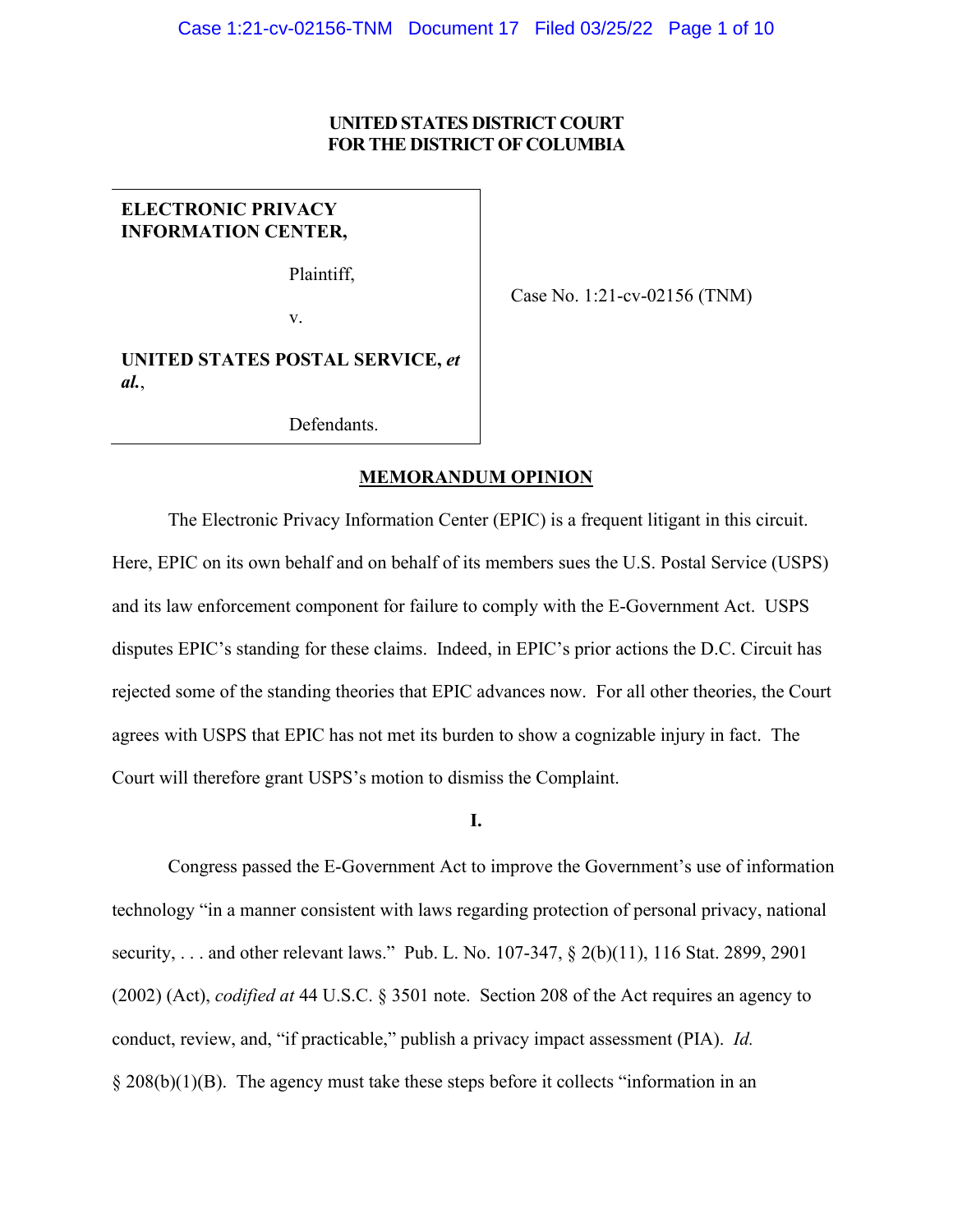## Case 1:21-cv-02156-TNM Document 17 Filed 03/25/22 Page 2 of 10

identifiable form permitting the physical or online contacting of a specific individual," if the agency imposes the same reporting requirements on "10 or more persons." *Id.* § 208(b)(1).

Since "at least 2018," USPS has operated a "surveillance program known as the Internet Covert Operations Program (iCOP)." Am. Compl. ¶ 21, ECF No. 13 (Compl.). This program facilitates the identification of individuals and organizations who use "the mail or USPS online tools" for illegal purposes. *Id.* Through the program, USPS monitors social media posts to "search for potential threats of violence," *id.* ¶ 33, and identifies the users of the most worrisome accounts, *see id.* ¶¶ 30–31. For that identification, USPS relies on facial recognition software.

Particularly relevant here is Clearview AI, which provides "a database of over 3 million images scraped from Facebook and other social media sites." *Id.* ¶ 24. When a user inputs a person's image, the software compares that image against others in the database. *See id.* If there is a match, Clearview AI gives "links to the individual's personal information, social media profiles, and other related online material." *Id.* Using iCOP, USPS has identified multiple individuals. *See id.* ¶¶ 30, 34.

Enter EPIC, a nonprofit membership organization committed to "oversight and analysis of government data collection activities." *Id.* ¶ 6. In May 2021, EPIC submitted a FOIA request seeking a PIA for the facial recognition and social media monitoring systems used by iCOP. *See id.* ¶ 42. USPS conducted a search but found no PIA. *See id.* ¶ 43. EPIC renewed its request but never received a response. *See id.* ¶¶ 50–56.

EPIC then filed this suit, making three claims. Count I alleges "unlawful agency action" under the Administrative Procedure Act (APA) because USPS began using iCOP and its attendant tools without conducting a PIA as required by the E-Government Act. *See id.* ¶¶ 58– 65. Similarly, Count II alleges "agency action unlawfully withheld" because USPS "failed to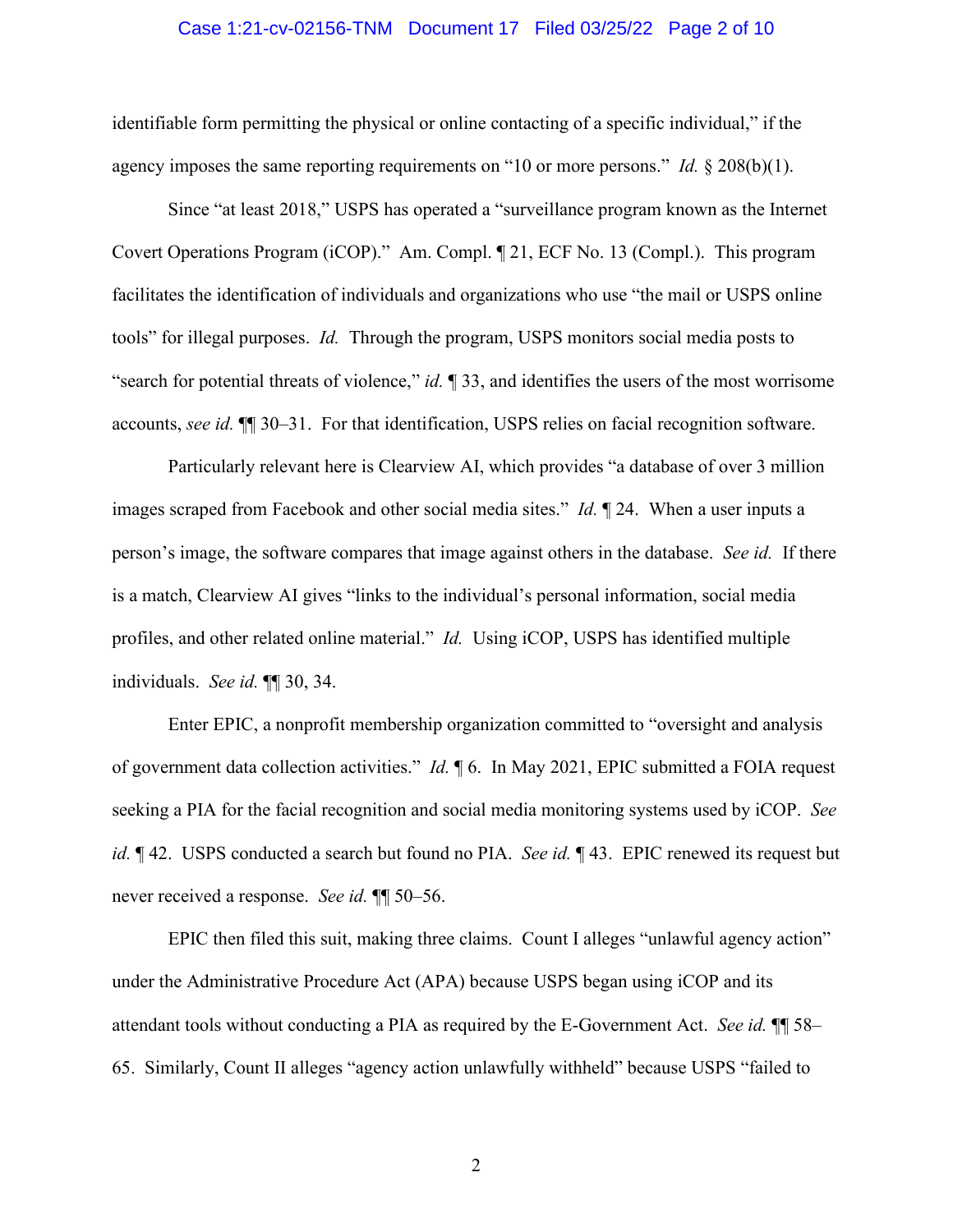# Case 1:21-cv-02156-TNM Document 17 Filed 03/25/22 Page 3 of 10

conduct and publish" a PIA. *Id.* ¶ 67. And Count III seeks a writ of mandamus compelling USPS "to conduct and publish" a PIA and, until then, to suspend iCOP and the use of its software. *Id.* ¶ 78.

EPIC attached to its Complaint declarations from two of its members. *See* Hartzog Decl., ECF No. 13-5; Gropper Decl., ECF No. 13-6. Both members say that their personal data, including their "name and/or image," "are likely contained in Clearview AI's database" because both members habitually use social media and did so while iCOP "[was] known to have used social media monitoring tools." Hartzog Decl. ¶¶ 9–10; Gropper Decl. ¶¶ 9–10.

USPS moves to dismiss EPIC's Complaint, arguing that EPIC lacks standing and has failed to properly state a claim. *See* Defs.' Mot. to Dismiss, ECF No. 14-1 (MTD). That motion is now ripe for decision.

#### **II.**

The Court begins and ends with standing. "[T]here is no justiciable case or controversy unless the plaintiff has standing." *West v. Lynch*, 845 F.3d 1228, 1230 (D.C. Cir. 2017). As the party seeking federal jurisdiction, EPIC bears the burden to show standing. *See Lujan v. Defs. of Wildlife*, 504 U.S. 555, 560 (1992).EPIC "must show (1) it has suffered a concrete and particularized injury (2) that is fairly traceable to the challenged action of the defendant and (3) that is likely" redressable by a favorable decision from the Court. *EPIC v. Pres. Advisory Comm'n on Election Integrity (EPIC I)*, 878 F.3d 371, 377 (D.C. Cir. 2017) (cleaned up).

When ruling on a motion to dismiss under Rule  $12(b)(1)$ , the Court "assume<sup>[5]</sup> the truth of all material factual allegations in the complaint and construe[s] the complaint liberally, granting [the] plaintiff the benefit of all inferences that can be derived from the facts alleged." *Am. Nat'l Ins. Co. v. FDIC*, 642 F.3d 1137, 1139 (D.C. Cir. 2011) (cleaned up). The Court "may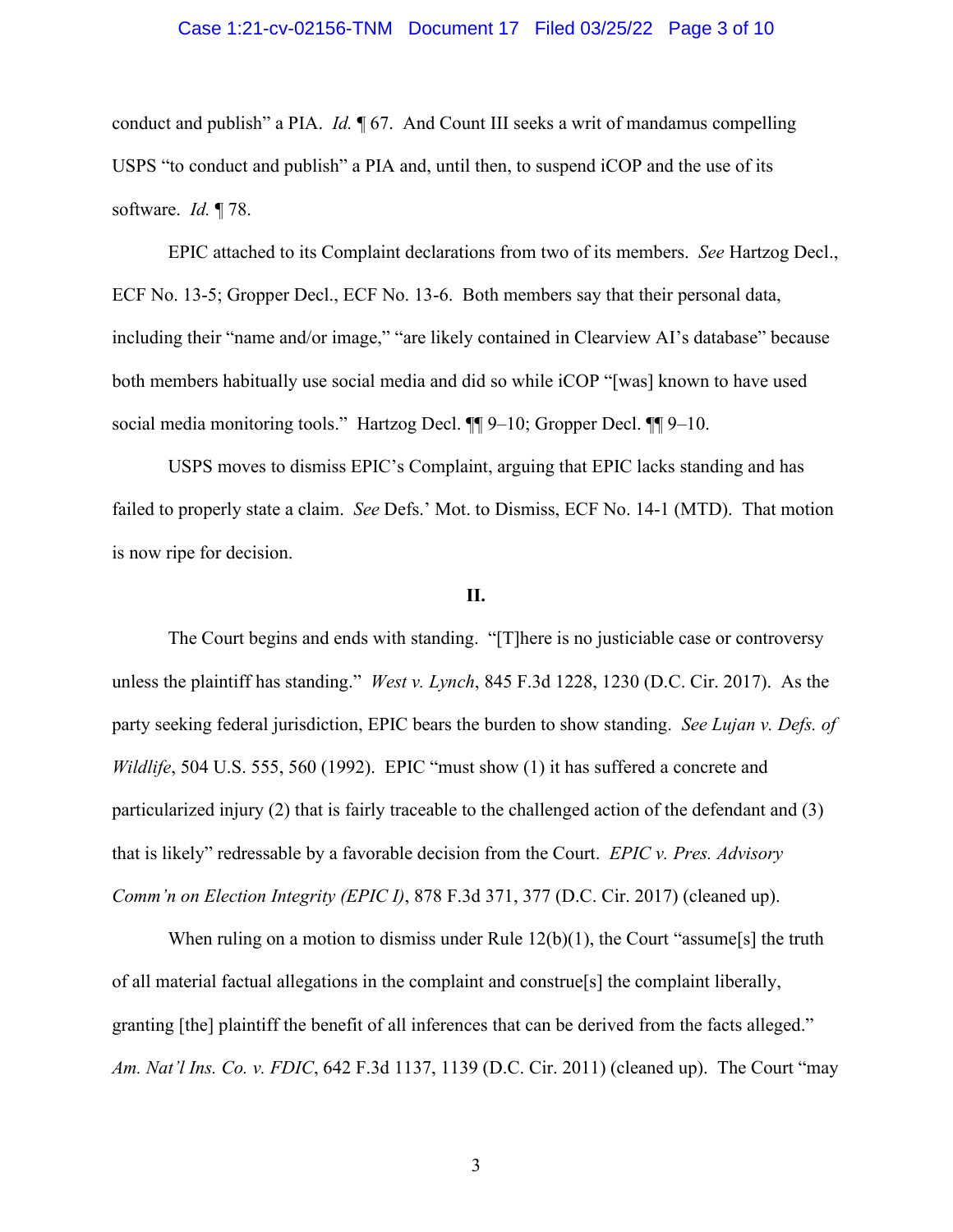## Case 1:21-cv-02156-TNM Document 17 Filed 03/25/22 Page 4 of 10

consider materials outside the pleadings in deciding whether to grant a motion to dismiss for lack of jurisdiction." *Cal. Cattlemen's Ass'n v. U.S. Fish and Wildlife Serv.*, 315 F. Supp. 3d 282, 285 (D.D.C. 2018) (cleaned up). And the Court treats any documents attached to the Complaint—like the declarations from EPIC's members—"as if they are part of the complaint." *In re Cheney*, 406 F.3d 723, 729 (D.C. Cir. 2005).

### **III.**

EPIC argues that it has standing on two bases—organizational standing on its own behalf and associational standing on behalf of its members. The Court takes those in turn.

# **A.**

EPIC can assert standing on its own behalf "if the defendant's actions cause a concrete and demonstrable injury to [EPIC's] activities that is more than simply a setback to the organization's abstract social interests." *ASPCA v. Feld Entm't, Inc.*, 659 F.3d 13, 25 (D.C. Cir. 2011) (cleaned up). EPIC argues that it has suffered an informational injury because USPS's failure to publish a PIA "unlawfully denied [ ] EPIC access to information" otherwise required by statute. Compl. ¶ 70, 75. For that informational gap to constitute an injury in fact, EPIC must allege that "(1) it has been deprived of information that, on its interpretation, a statute requires the government or a third party to disclose to it, and (2) it suffers, by being denied access to that information, the type of harm Congress sought to prevent by requiring disclosure." *Friends of Animals v. Jewell*, 828 F.3d 989, 992 (D.C. Cir. 2016).

As a frequent filer in this circuit, EPIC is blessed and cursed with robust caselaw, some of which is directly relevant to its current arguments. The D.C. Circuit has twice rejected EPIC's argument that failure to publish a PIA creates an informational injury sufficient for standing. *See*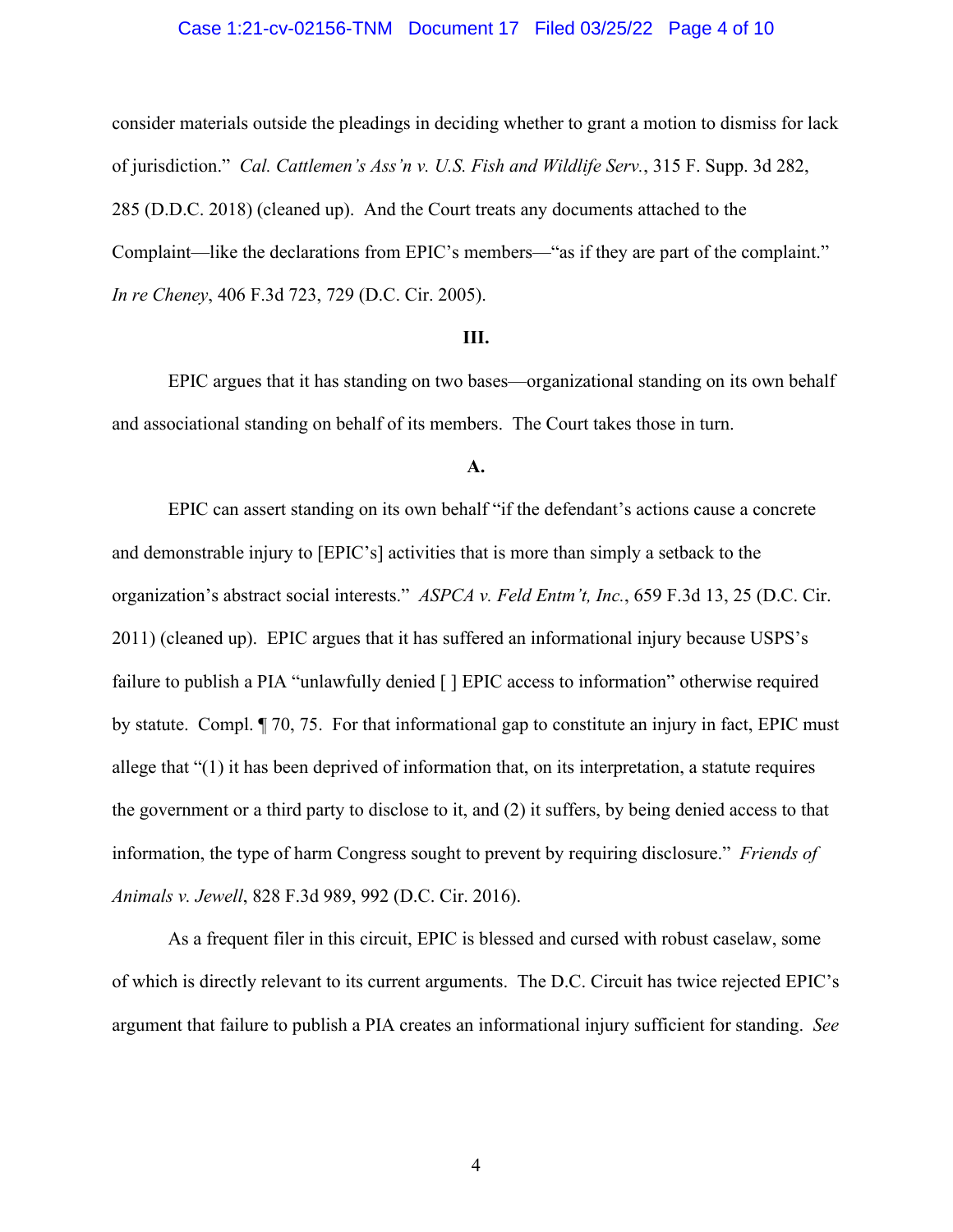#### Case 1:21-cv-02156-TNM Document 17 Filed 03/25/22 Page 5 of 10

*EPIC v. Dep't of Commerce (EPIC II)*, 928 F.3d 95, 101 (D.C. Cir. 2019); *EPIC I*, 878 F.3d at 378. The third time is not the charm.

Start with the most obvious. In *EPIC I*, the D.C. Circuit held that § 208 of the E-Government Act "is intended to protect *individuals*." 878 F.3d at 378 (emphasis in original). Because EPIC was not—and still is not—an individual, it is "not the type of plaintiff [] Congress had in mind." *Id.* EPIC thus fails the second prong of the informational standing test. More, in *EPIC II*, the Circuit held that "the lack of information itself is not the harm that Congress sought to prevent through § 208." 928 F.3d at 103. Instead, the statute prevented against "harm to individual privacy." *Id.* at 104. Thus, an asserted informational injury under § 208 "cannot satisfy the second step" of the test for an informational injury in fact. *Id.*

For these reasons already propounded to EPIC by the D.C. Circuit, the Court finds that EPIC's alleged informational injury from the lack of a PIA does not confer organizational standing.

\* \* \*

There is an old chestnut that insanity is doing the same thing over and over again and expecting a different result. And at law, an attorney who repeatedly raises arguments that have been squarely rejected in binding precedent risks sanctions. *See, e.g.*, *McLaughlin v. Bradlee*, 803 F.2d 1197, 1205 (D.C. Cir. 1986). The Court reminds EPIC's attorneys to scrupulously adhere to their Rule 11 obligations in future cases.

#### **B.**

The Court turns next to EPIC's assertion of associational standing. EPIC has associational standing to sue on behalf of its members if, among other things, "at least one of [EPIC's] members has standing to sue in her or his own right[.]" *EPIC II*, 928 F.3d at 101.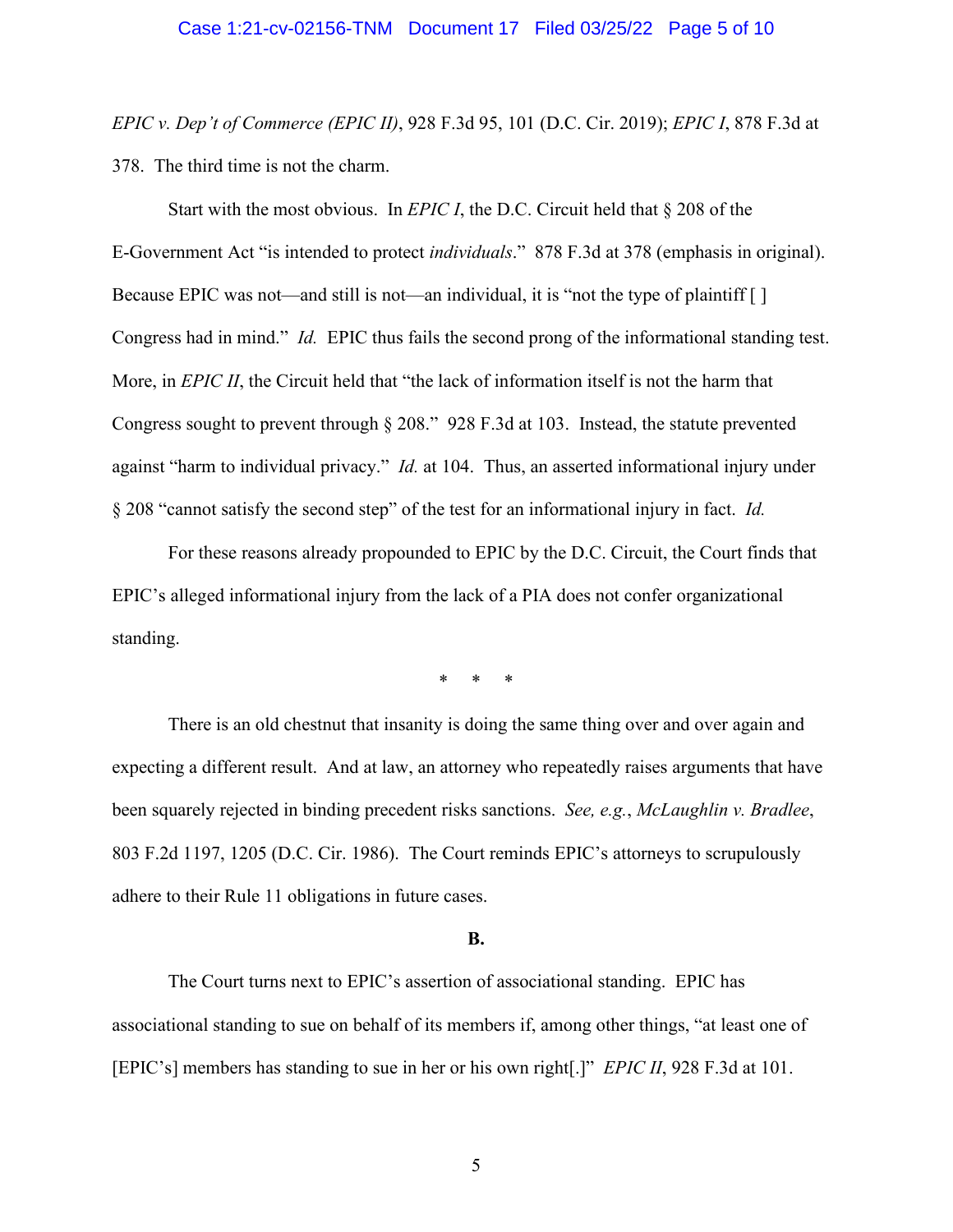# Case 1:21-cv-02156-TNM Document 17 Filed 03/25/22 Page 6 of 10

EPIC says that its members have suffered informational and privacy injuries. *See* Pl.'s Opp'n to MTD at 13, 16, ECF No. 15 (Opp'n).<sup>1</sup>

# **1.**

The Court applies the same two-pronged test to EPIC's claim that its members have suffered an informational injury. *See EPIC II*, 928 F.3d at 103. And EPIC makes the same arguments that it made for itself. So some of the Court's analysis of organizational standing also applies here. True, EPIC's members are individuals. But they still assert an informational injury, which the D.C. Circuit explained is not the "harm Congress sought to prevent through § 208." *Id.* Thus, EPIC's members fail the second step of the test for an informational injury in fact.

EPIC's members also fail the first step. Section 208 does not on its face "require" disclosure of a PIA. *Jewell*, 828 F.3d at 992. Instead, the statute mandates disclosure "if practicable." Act  $\S 208(b)(1)(B)(iii)$ . EPIC creatively responds that because Section 208 requires an agency to "conduct" a PIA, any PIA becomes an agency record disclosable under FOIA, thus meeting the first step of the informational injury test. *See* Opp'n at 15.

But EPIC misunderstands FOIA, which "does not require the disclosure of any specific information to anyone[.]" *Pub. Citizen Health Rsrch. Grp. v. Pizzella*, 513 F. Supp. 3d 10, 20 (D.D.C. 2021). FOIA instead requires "access to records when a request has been made and [FOIA] exemptions are inapplicable." *Id.* And as this Court has noted, FOIA also "does not require the government to create documents." *Jud. Watch, Inc. v. ODNI*, No. 1:17-cv-508 (TNM), 2018 WL 1440186 at \*3 (D.D.C. Mar. 22, 2018); *accord SafeCard Servs., Inc. v. SEC*, 926 F.2d 1197, 1201 (D.C. Cir. 1991) (noting that FOIA does not require agencies to "recreate or

 $<sup>1</sup>$  All page citations refer to the pagination generated by the Court's CM/ECF system.</sup>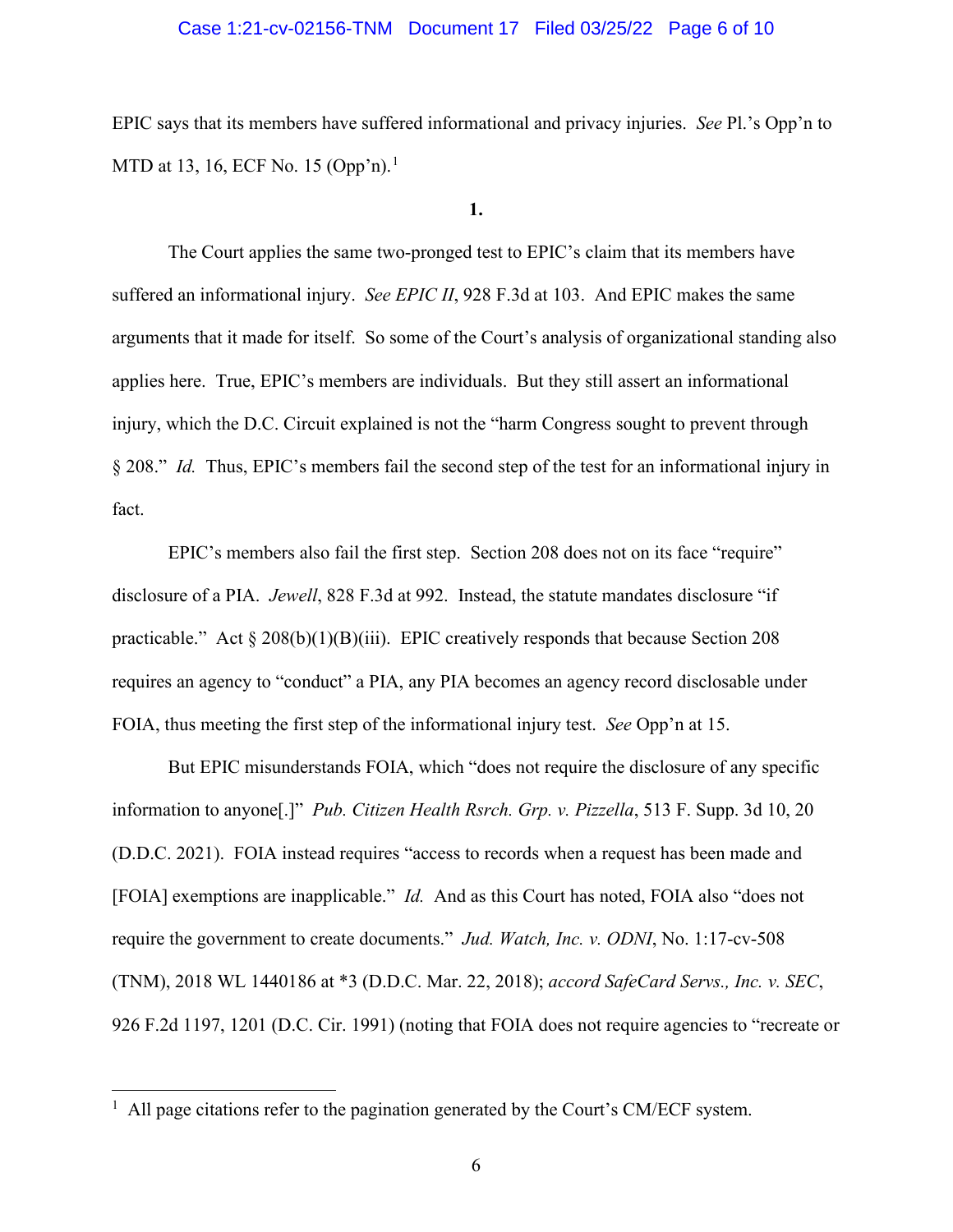# Case 1:21-cv-02156-TNM Document 17 Filed 03/25/22 Page 7 of 10

to reacquire a document that it no longer has"). FOIA thus would not mandate disclosure of information in PIAs that do not exist. Indeed, if FOIA clears the first step for informational standing, a plaintiff would always meet that step. Such a holding "would all but eviscerate the requirement." *Pub. Citizen*, 513 F. Supp. 3d at 20.

*Waterkeeper Alliance v. EPA*, 853 F.3d 527 (D.C. Cir. 2017), is not to the contrary. There, organizations challenged a final EPA rule that exempted certain entities from a reporting requirement in the Comprehensive Environmental Response, Compensation, and Liability Act (CERCLA). *See id.* at 532. CERCLA contains no disclosure requirement. *See id.* at 533. So the EPA argued that the organizations lacked standing because the CERCLA exemption did not deprive them of any information. *See id.* The D.C. Circuit disagreed, however, because another statute, the Emergency Planning and Community Right-to-Know Act (EPCRA), required public disclosure of events when those events also merited a report to the EPA under CERCLA. *See id.* In other words, EPCRA's disclosure mandates were "piggybacked on the CERCLA mandates in one form or another." *Id.* Thus, exemptions from CERCLA reporting requirements "had the automatic effect of cutting back on EPCRA reporting and disclosure requirements[,]" a mechanism that deprived the organizations of information otherwise required for disclosure. *Id.* at 534.

The E-Government Act and FOIA share none of the "complex interplay" present between the two statutes in *Waterkeeper*. *Id.* at 533. That FOIA and the E-Government Act "seek to achieve the same goal of public disclosure" does not matter. Opp'n at 16. Nothing in FOIA is "expressly tied" to the E-Government Act, or vice versa. *Waterkeeper*, 853 F.3d at 533. The "closer, direct connection" between CERCLA and EPCRA in *Waterkeeper* is thus "utterly lacking" here. *Jud. Watch*, 2018 WL 1440186, at \*3.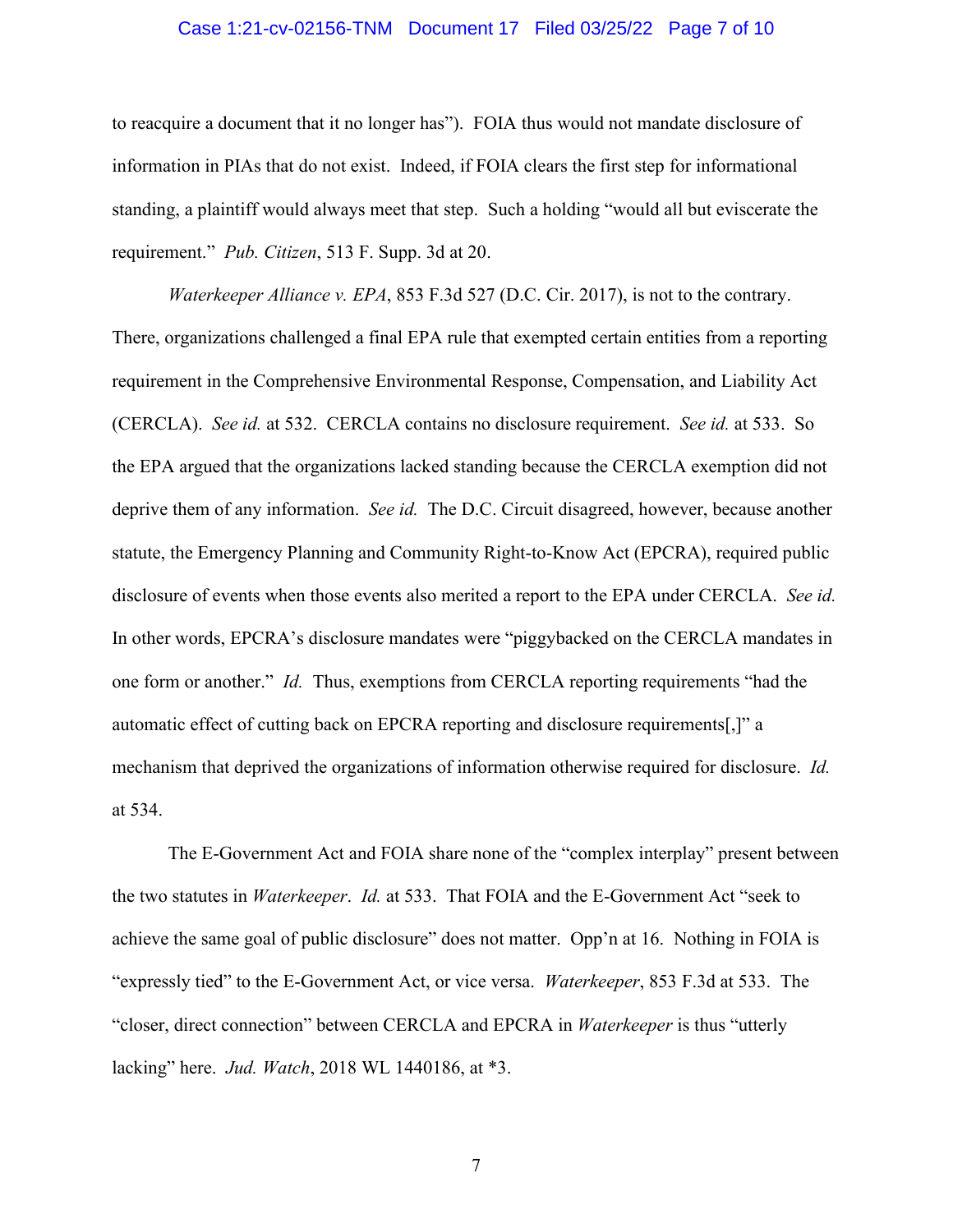# Case 1:21-cv-02156-TNM Document 17 Filed 03/25/22 Page 8 of 10

The Court holds that EPIC has not asserted on behalf of its members an informational injury in fact.<sup>2</sup>

**2.**

EPIC next argues that its members have suffered injuries to their privacy. *See* Opp'n at 16–18. For support, EPIC relies mainly on two declarations. Both members "maintain social media profiles containing their images and personal information[]" and "were active on social media in 2020" when iCOP allegedly patrolled those sites. *Id.* at 17. Based on that activity and the "3 billion faces" in the Clearview AI database, EPIC says that its members are "highly likely" to appear in that database. *Id.*; *see* Hartzog Decl. ¶ 9; Gropper Decl. ¶ 9. USPS thus, EPIC says, used technology containing personal information without "first conduct[ing] a required analysis of the resulting privacy risks[.]" Opp'n at 17.

EPIC labels that failure a "privacy injury sufficient for Article III standing." *Id.* But EPIC's own words undermine that characterization. Nowhere does EPIC challenge USPS's mere use of the technology. Instead, the only alleged injury is that USPS did so without "first conduct[ing] a required" PIA under § 208. *Id.* EPIC therefore "allege[s] a bare procedural violation" of the Act. *Spokeo, Inc. v. Robins*, 578 U.S. 330, 341 (2016). Such a violation does not create an injury in fact without an underlying concrete harm. *See Summers v. Earth Island Inst.*, 555 U.S. 488, 496 (2009). So to show a plausible privacy injury—which is the injury that

 $2$  And even if EPIC has, that injury is not redressable. Section 208 requires disclosure of a PIA only when "practicable." Thus, if the Court granted EPIC's request and ordered USPS to follow § 208, that provision does not *require* publication of the PIA. Without guaranteed disclosure of the information allegedly withheld, EPIC cannot redress its informational injury. *See Lawyers' Comm. for 9/11 Inquiry, Inc. v. Wray*, 848 F. App'x 428, 430 (D.C. Cir. 2021) (denying standing for informational injury when statute "stop[ped] short of imposing" a public disclosure requirement).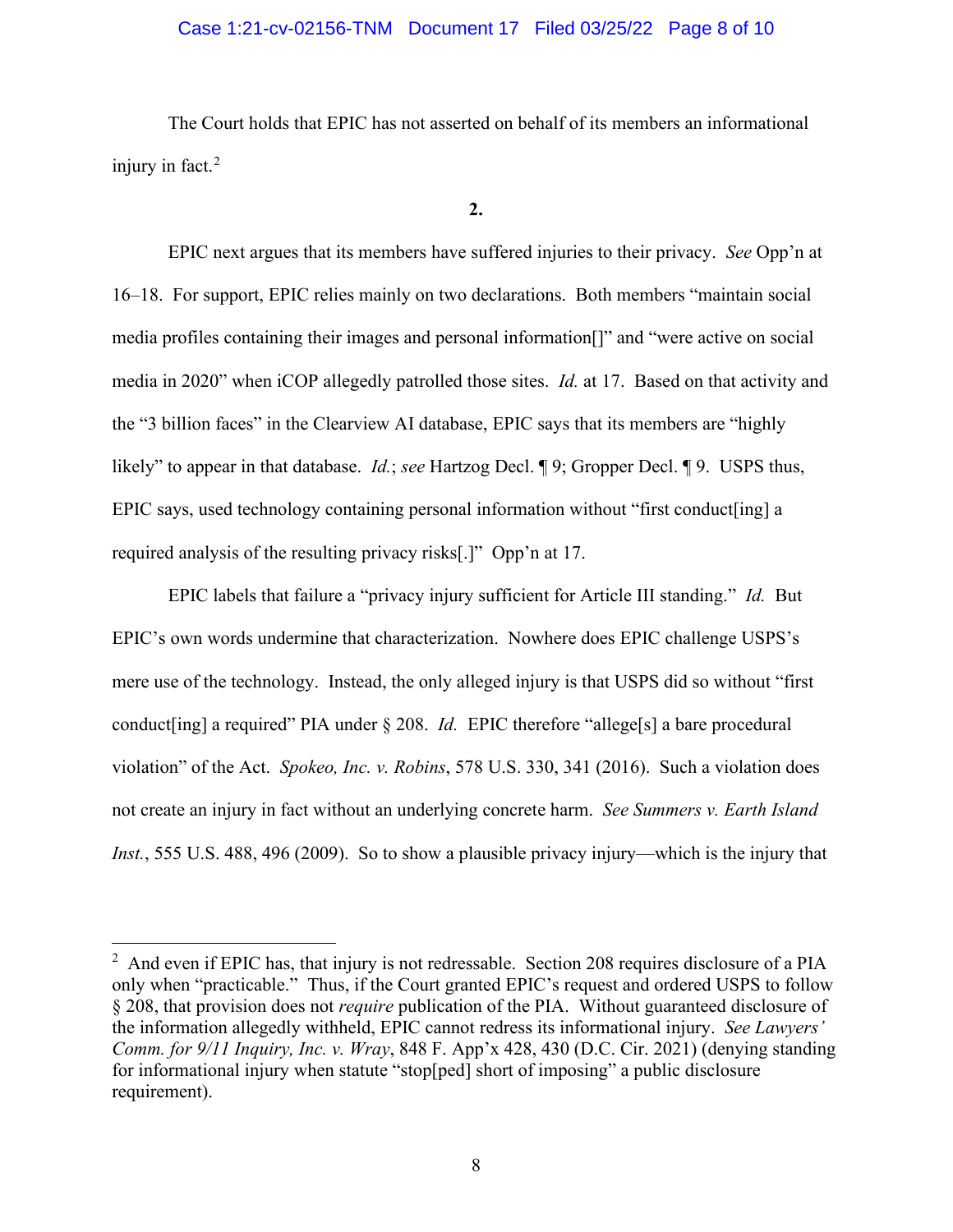## Case 1:21-cv-02156-TNM Document 17 Filed 03/25/22 Page 9 of 10

EPIC says its members suffered—"EPIC must allege harm that is distinct from a simple failure to comply with the procedural requirements of § 208." *EPIC II*, 928 F.3d at 102.

EPIC has not done so. Privacy injuries "ordinarily stem from the disclosure of private information." *Id.*; *see In re SAIC Backup Tape Data Theft Litig.*, 45 F. Supp. 3d 14, 28 (D.D.C. 2014) ("For a person's privacy to be invaded, their personal information must, at a minimum, be disclosed to a third party."). Indeed, the D.C. Circuit has recognized a privacy injury only when personal information has been disclosed to third parties or there is a risk of such disclosure. *See In re U.S. OPM Data Sec. Breach Litig.*, 928 F.3d 42, 56 (D.C. Cir. 2019); *Owner-Operator Indep. Drivers Ass'n, Inc. v. DOT (OOIDA)*, 879 F.3d 339, 345 (D.C. Cir. 2018). In contrast, EPIC makes no allegation that USPS has disclosed any personal information of EPIC's members or is likely to do so. That deficiency in the Complaint is fatal to EPIC's assertion of a privacy injury. *See Stewart v. Kendall*, — F. Supp. 3d —, No. 21-cv-1387 (RCL), 2022 WL 35642 at \*5 (D.D.C. Jan. 4, 2022).

True, information gleaned from Clearview is now part of USPS's internal records. That arguably constitutes a disclosure. But D.C. Circuit precedent forecloses that argument, too. In *OOIDA*, the Circuit held that the existence of inaccurate information in government databases, "absent dissemination," did not "amount[ ] to concrete injury." 879 F.3d at 345; *cf. EPIC v. Dep't of Educ.*, 48 F. Supp. 3d 1, 15 (D.D.C. 2014) (finding no injury in fact when, assuming that school records included personal information, plaintiffs "failed to make any showing that it is likely the schools will disclose the information to unregulated third parties"). "If the mere maintenance of *inaccurate* information is not sufficient to confer standing, surely an agency's retention of prosaic personal information is not either." *Taylor v. FAA*, 351 F. Supp. 3d 97, 104 (D.D.C. 2018).